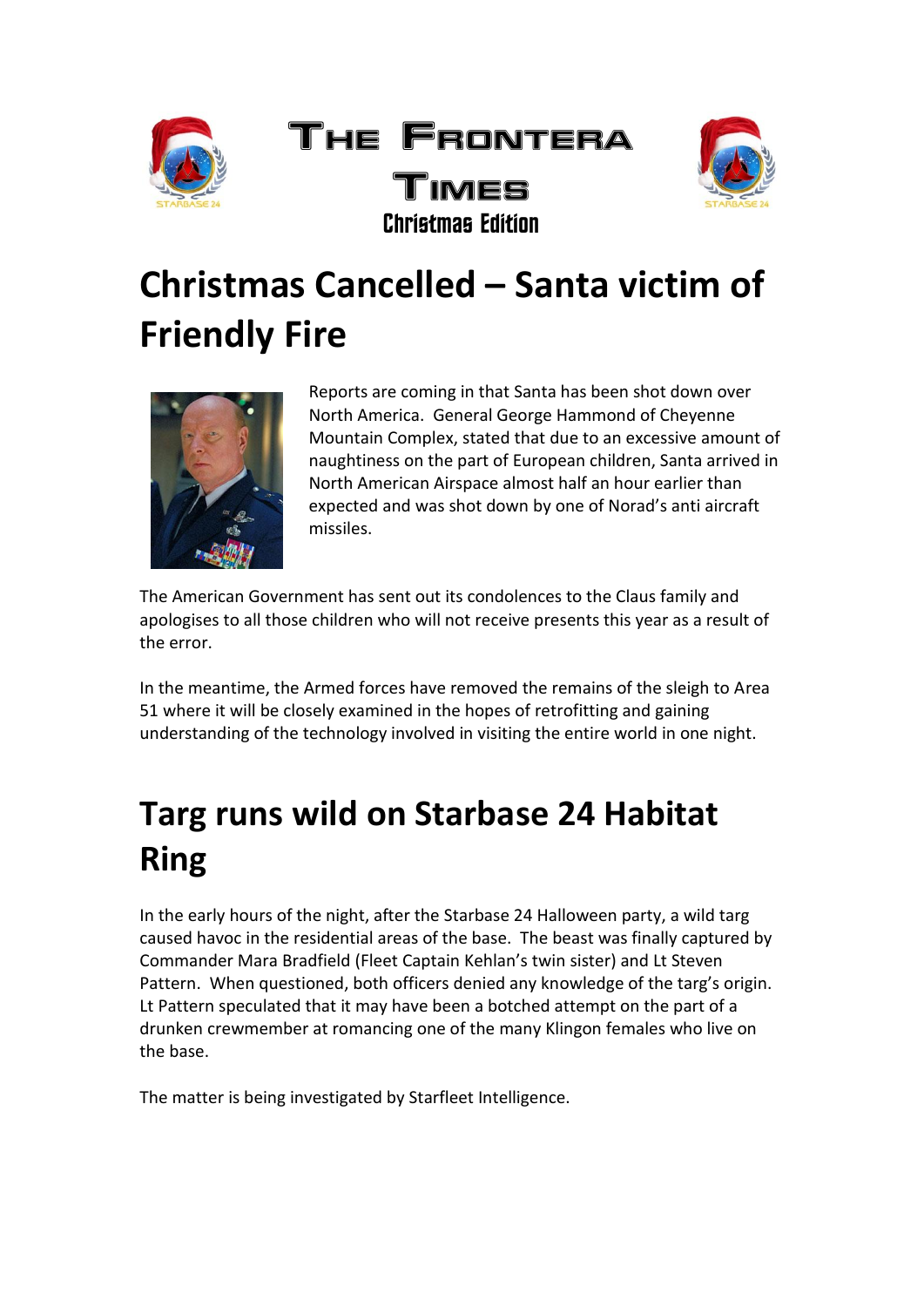## **Resurgence of K'Tarian Game**

Meanwhile back on Frontera, the highly addictive and illegal K'tarian game has seen



an unexpected resurgence. Renamed and rebranded as Farmville, the game has become extremely popular among the officers and crew of the Rapid Response Fleet. Unconfirmed rumours indicate that Fleet Captain Kehlan is among the addicted. She is quoted as saying that it is a game worthy of a warrior. Her husband, Admiral James Mackenzie believes it is a Romulan plot, a theory which is strongly denied by both the Tal Shiar and the Fleet's Romulan mercenary N'Sal, who claims it is Kehlan who addicted her on the game, not the other way round. Both women are now receiving counselling in an attempt to break their addiction.

The game owners, Zynga, strenuously deny any connection between Farmville and the K'Tarian Game and insist they have no links with the Orion Syndicate.

#### **The Starbase 24 Christmas Party**



Senior officers of the Rapid Reponse Fleet got together for their annual Christmas celebration. Unfortunately a visiting ambassador was taken ill and an ambulance was called. The ambassador, who has asked to remain anonymous, is believed to have been using the cover of the party to engage in diplomatic negotiations with Starbase

command, although our reporter has been unable to confirm this. Hospital staff have indicated that the cause of the illness was a poisoned cream cake.

During that course of the evening, it was discovered that Santa, who had visited the Starbase the previous evening, had left several presents under the tree, one for each officer present.

Lt Pattern, head of Transport on Starbase 24 said that he was very grateful to Mr Claus for taking time out of his very busy schedule to make the unexpected visit and in the light of recent events, would like to extend his condolences to Mrs Claus and her family.

Captain Corbus was heard to say that "While Starbase 24 parties are never dull, he would be grateful if the next one was a little less interesting"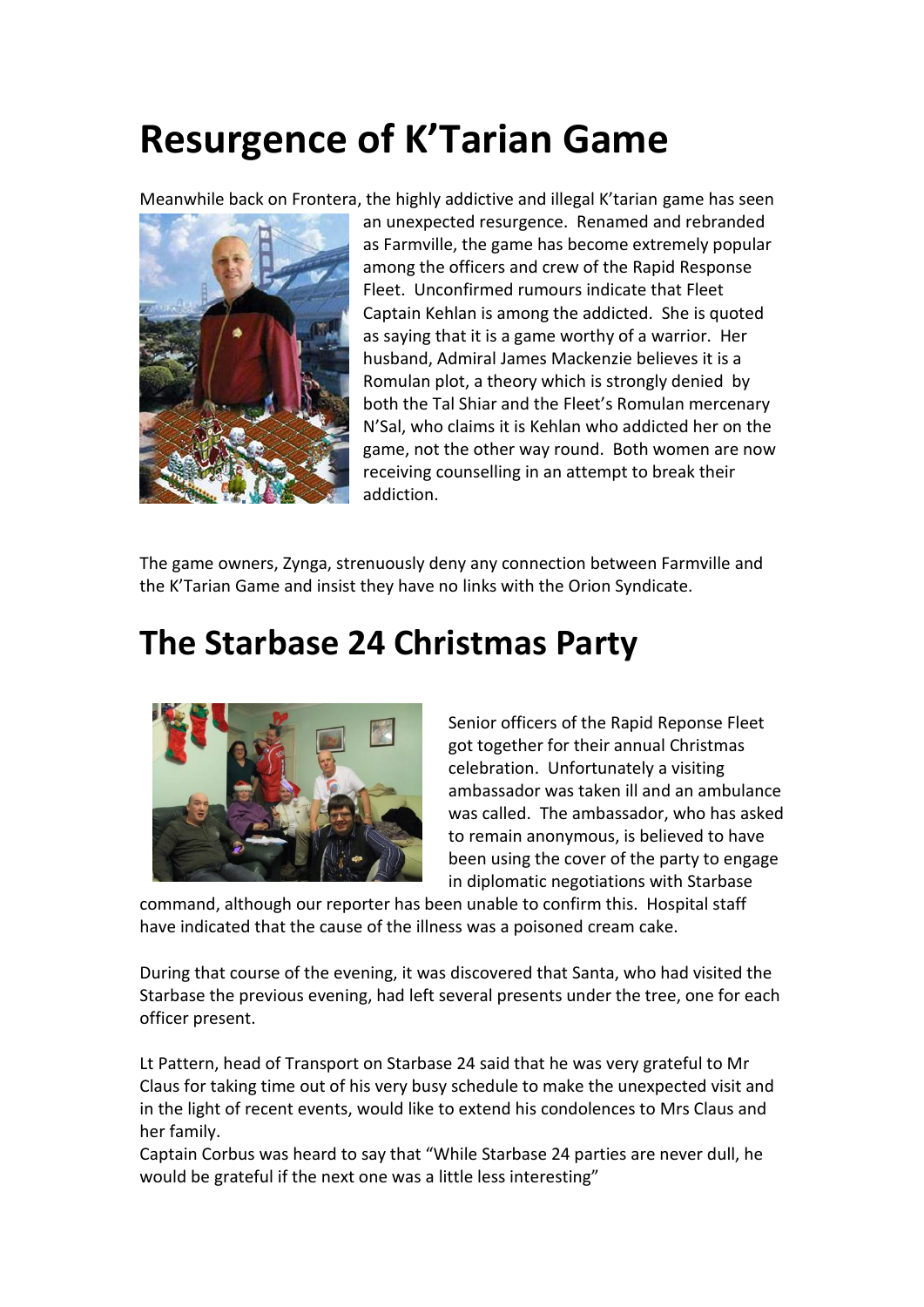

#### **Meerkats on Starbase 24**

Admiral Khalessa epetai Gorkon, second in command of Starbase 24, was recently surprised by the Wraith ambassador, who goes by the Terran name of Craig. A gift arrived at the admiral's office and after being thoroughly scanned by the security team was handed to the admiral, who has asked our reporter to publish her sincere thanks to both the ambassador and the unknown artist who so beautifully rendered the image of Khalessa with her beloved meerkats.

Speaking in defence of her obsession with these small Terran animals, considered by some to be pests, Khalessa said "These are no mere cats. They may be small but they have a big heart and were they just a little bigger would scare even a targ into retreat"

**Unkle Ke'reth's** 

# **Agony Booth**

**"***Then war has broken out... whether you know it or not. A long, grueling, intoxicating war!***" – General Martok on Marriage.** 



Welcome to the latest new feature of the Frontera Times. Ambassador Ke'reth epetai Makura of the Klingon Empire has kindly agreed to write an exclusive advice column for our publication.

In this, his first column, Ke'reth has chosen to focus on Klingon mating rituals. He says that Klingon warriors, indeed any male hoping to woo a Klingon female, should be fully aware of the traditions involved. One such tradition is the laying of a dead targ across the

intended's door. This is designed to show the female that the warrior is capable of providing for her and any future family they may have. After the recent fiasco on Starbase 24, Ke'reth is quick to remind his readers that said targ should actually be dead.

The ambassador also states that he looks forward to receiving questions from the lovelorn populace of Starbase 24 and Frontera and to providing sound Klingon advice to solve their problems.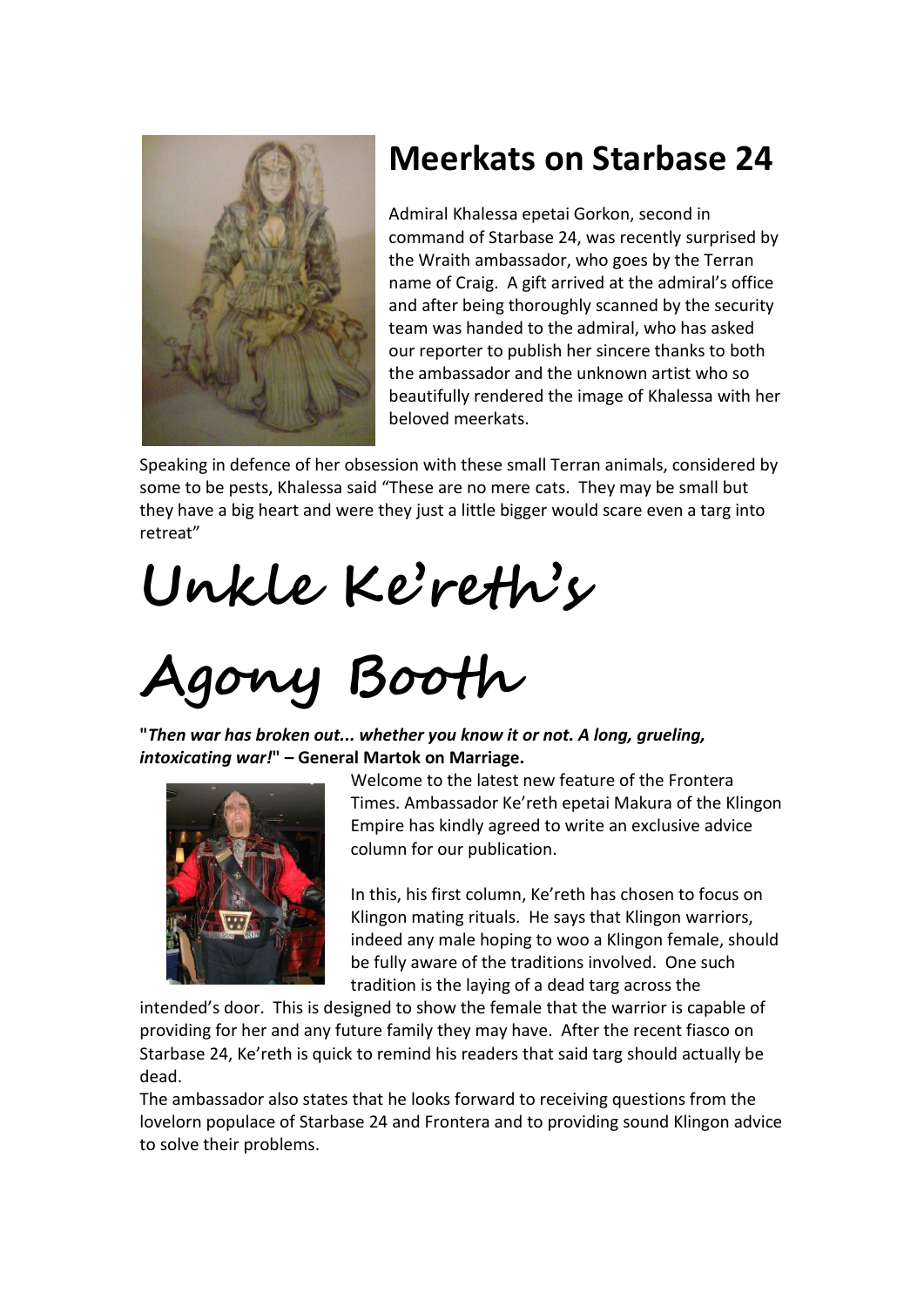

1) Locutie, its been an incredible year for you since you emerged on the scene in February. What have been your personal highlights?

Well that's a tough question, my debut at the SF ball was nerve wracking, and it was the first time I had performed in front of a crowd like that. But the crowd loved it, and that's a fantastic feeling. But to be honest I think the biggest highlight was performing at the Federation/Klingon Banquet, I was still nervous, but nowhere near as much as I was that first time, and it turned out even better than my first performance. I don't know if there's anything that can top that feeling.

2) The recent Starbase 24 was a particular success for you.

Yes it was, as I've said I think it was my best performance, I can't begin to thank all the people who made the event special. We raised a massive amount for a really good cause, but the best thing was the people there. Everyone loved the songs I picked out and they were cheering before and after the performance.

3) The album is a special one as it marks the first Christmas since your liberation from the collective. What are your favourite Christmas songs?

Well I have several, but there's O little town of Bethlehem, and its Christmas, by Sheena Easton. Those are my two all time favourites.



4) Finally what's next for Locutie?

Well aside from the next Banquet, I've received a couple of offers to make some new albums,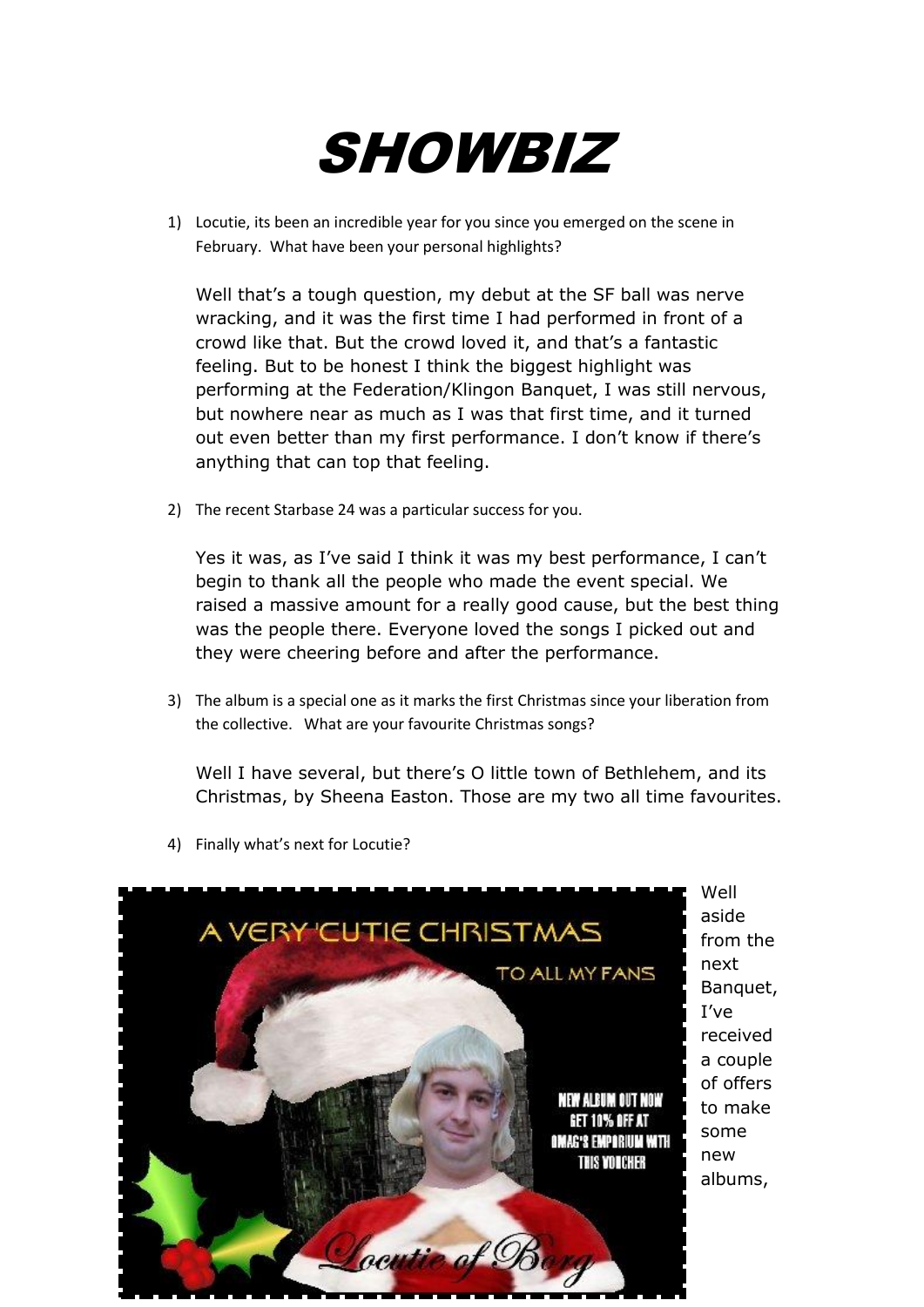but I haven't made up my mind yet. To be honest I need to talk with my agent before making any kind of decision. But stay tuned to Starbase 24's subspace frequency, because if I have any new announcements that will be the place to hear them.

## **Existence of Laundry Wormholes proven!**

Academics and quantum theorists were stunned yesterday as one of science's hotly debated anomalies apparently proven. Since the advent of laundry technology, lost laundry was simply assumed to have "vanished". In the late  $20<sup>th</sup>$  century, it was postulated that these garments fell into a wormhole, a theory widely criticised by some.

However, for the first time in history, examples of laundry appearing from nowhere, (instead of disappearing into nowhere) has been documented. Several examples of  $21<sup>st</sup>$  century clothing have appeared around the base.

"Its proof man." Said Broderick Maplestar of the Galactic Laundry League. "The reason that clothes in the  $20<sup>th</sup>$  century vanished is that they were needed in the future, where we use sonic washers instead of good ol' soap and water. Its cosmic man, cosmic."

Maplestar returned to his padded quarters before he could be asked for further comment.

## **Drama as USS Obready visits Starbase 24**

The Northampton Class USS Obready NCC 1946, under the command of Vice Admiral Robert Kelley, recently arrived at Starbase 24 and is currently berthed in docking bay Beta 4 where she has been impounded following an accusation of Dominion Infiltration. Admiral Kelley, indignantly denies all charges against his crew, saying that despite the evidence to the contrary his ship has nothing to do with the Founders and that the name of his ship is not a code for the Dominion.